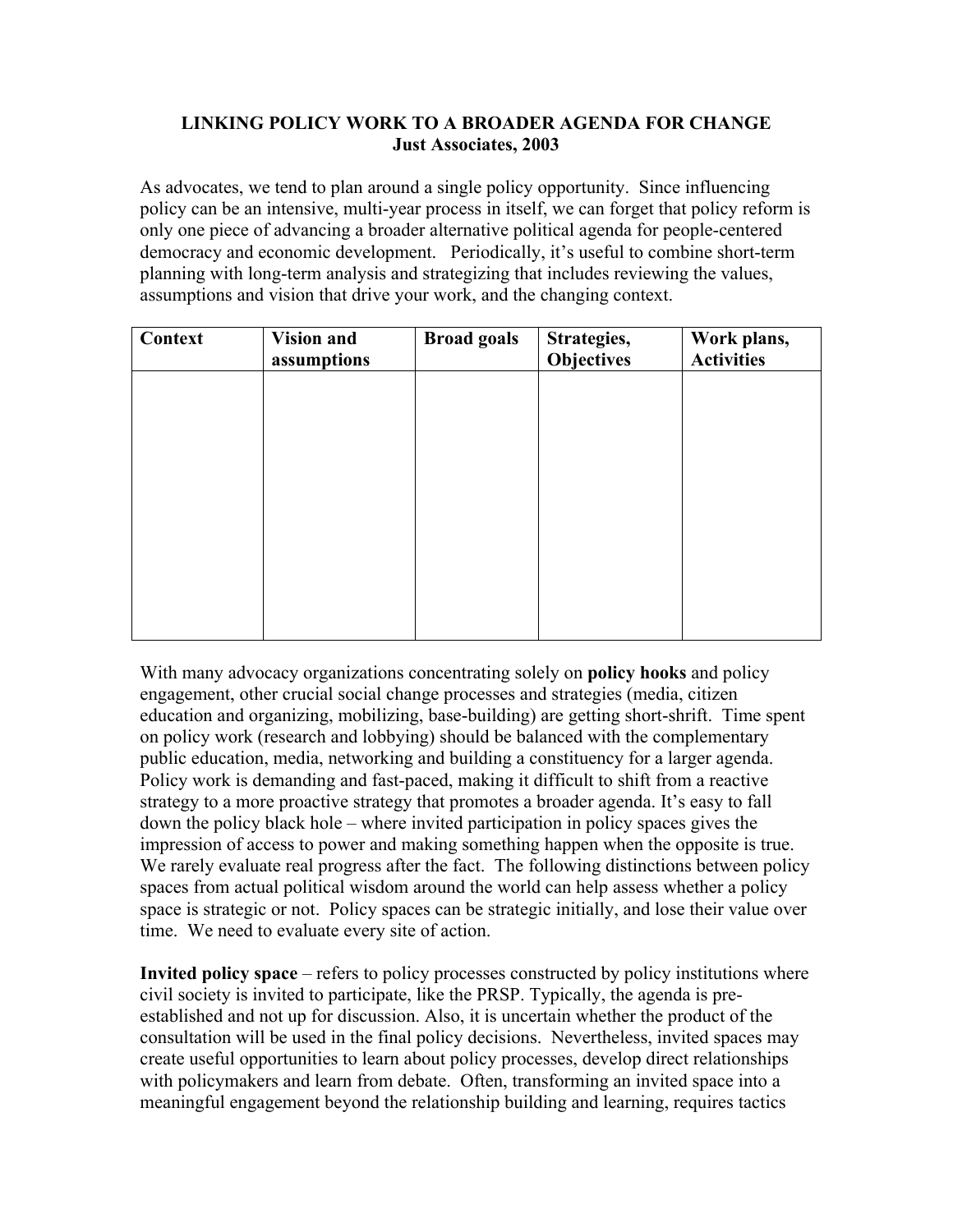that demonstrate clout, such as pressure from the outside. However, citizens' groups often behave like guests at a dinner party who don't like the food but don't want to offend the host.

**Claimed or created policy space** – refers to a moment of policy engagement that is created as a result of sustained political pressure. IN such cases, decisionmakers deems that the costs (political and economic depending on the tactics) of excluding key interests is greater than engagement, and the risk a legitimacy or credibility crisis if the policy agenda does not accommodate the 'outsiders'. Even 'created spaces' tend to eventually become more like 'invited' spaces over time as a result of cooptation or disconnection from the original intentions.



We may decide to focus on a single policy issue or set of policy issues in a given period of time, but the question is – how does it link to our broader agenda for change? So, for example, while we focus on agricultural subsidies as part of trade policy work, how does this fit with our broader agenda for change that links this to healthcare, education, sustainable livelihoods and basic rights?

The broader agenda is critical not only to guide our specific strategic choices about which policy battles to engage in and how, it's the core of what we can communicate to the broader public to excite and inspire people to join us in the process of change.

We need to change **power structures**, but also use the power structures to change the rules of engagement and the agenda. Civil society and trans-national corporations are battling for power and influence in government and other political arenas. We think the way to make change is through engagement with political processes/institutions (ie. the creating and participating in **contested space**), in contrast to doing, for example, consumer boycotts, which are useful for pressuring from the outside to create space.